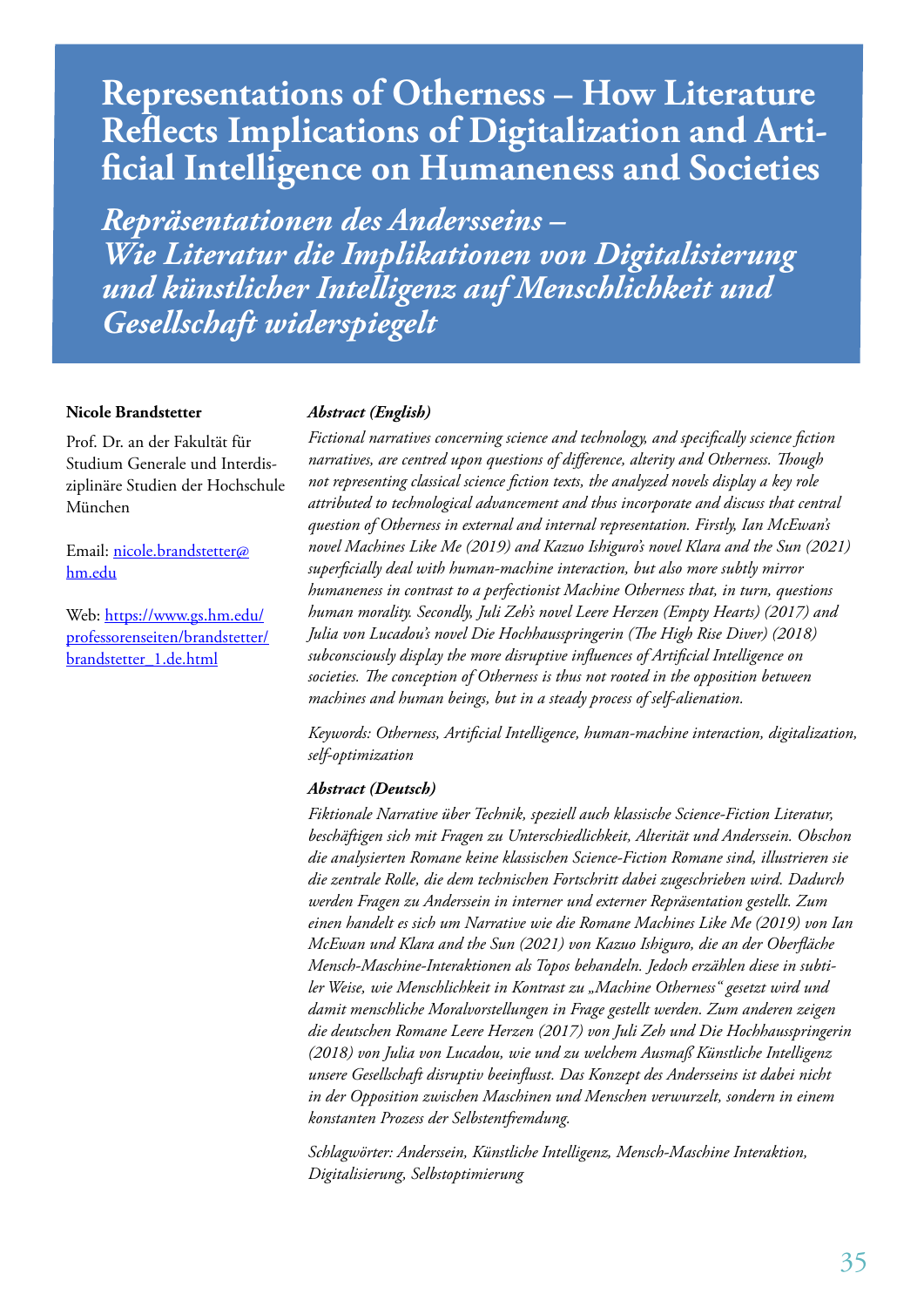# **1. Preliminary Reflections**

In academia it is commonly acknowledged that we live in an age beyond Grand Narratives. Lyotard (1979) has shown how postmodernism has put an end to the dominant position of Grand Narratives, a process closely linked to the rise of technology (Lyotard 1979:63f.). Grand Narratives, as Treanor (2006) emphasizes, did not "tolerate otherness" (2) but provided orientation, security and explanations in a well-structured world. In our globalized world, this idea has become outdated. Treanor (2006:200) explains that the "very idea that there could be such a narrative" has now become obsolete. Instead, as he writes, "we are left with a variety of 'petite narratives,' perspectives that tell part of the story but do not offer an overarching coherence, for there is none to be found" (Treanor 2006:200). This means, that Otherness, the Unknown, has developed into a prominent reflection in various respects. This not only concerns "disorientation associated with an encounter with otherness" as Treanor (2006:3f.) phrases it, but also regards the question of how we should "*respond* to the arrival of the other". Additionally, Riggins (1997:3f.) summarizes the distinction drawn in modern social sciences between the so-called "external Other", defined by differentiation from the Self, and the "internal Other" linked to self-alienation. This means indeed that the Other may also lie within oneself, and does not have to be realized within another entity. Furthermore, Riggins (1997:5) explains Todorov's "three dimensions of the relationship between Self and Other": "value judgements" implying hierarchy, "social distance" implying locality, and "knowledge" implying culture.

In the investigated narratives *Machines Like Me* (2019) by Ian McEwan, *Klara and the Sun* (2021) by Kazuo Ishiguro, *Leere Herzen* (Empty Hearts) (2017) by Juli Zeh and *Die Hochhausspringerin* (The High Rise Diver) (2018) by

Julia von Lucadou, the Other is closely linked to technological advancement. In this respect, the Other is often used in terms of value judgements, not only with regard to inferiority or moral standards but also with a view towards oneself, on the own Self. Indeed, Sartre has emphasized this inner relation of Self and Other as a needed mediating instance to fully understand oneself, as Riggins (1997:5) explains.

Fictional narratives concerning science and technology, and specifically science fiction narratives, are centred upon questions of difference, alterity and Otherness, as Roberts (2006:16f.) points out. Though not representing classical science fiction texts, the analyzed novels display a key role attributed to technological advancement – real, fictional, futuristic – and thus incorporate and discuss that central question of Otherness in external and internal representation. Following Lévinas' (1987:51) reasoning, the Other is ontologically related to the perception and the questioning of Self:

*"Die Fremdheit des Anderen, der Umstand, daß er nicht auf mich, meine Gedanken und meinen Besitz zurückgeführt werden kann, vollzieht sich nur als Infragestellung meiner Spontaneität, als Ethik. Die Metaphysik, die Transzendenz, der Empfang des Anderen durch das Selbe, des anderen Menschen durch mich, ereignet sich konkret als Infragestellung des Selben durch den Anderen, das heißt, als Ethik; in ihr erfüllt sich das kritische Wesen des Wissens".*<sup>1</sup>

Therefore, the technologically represented Other cannot be conceived without the relation to the represented Self in these texts.

# **2. Humaneness and Machine Otherness**

Narratives regarding digitalization often portray humanoid representations of Artificial Intelligence. Cave et al. (2018:4) see here the "focus on embodiment" as one of the dominant characteristics that prevalent AI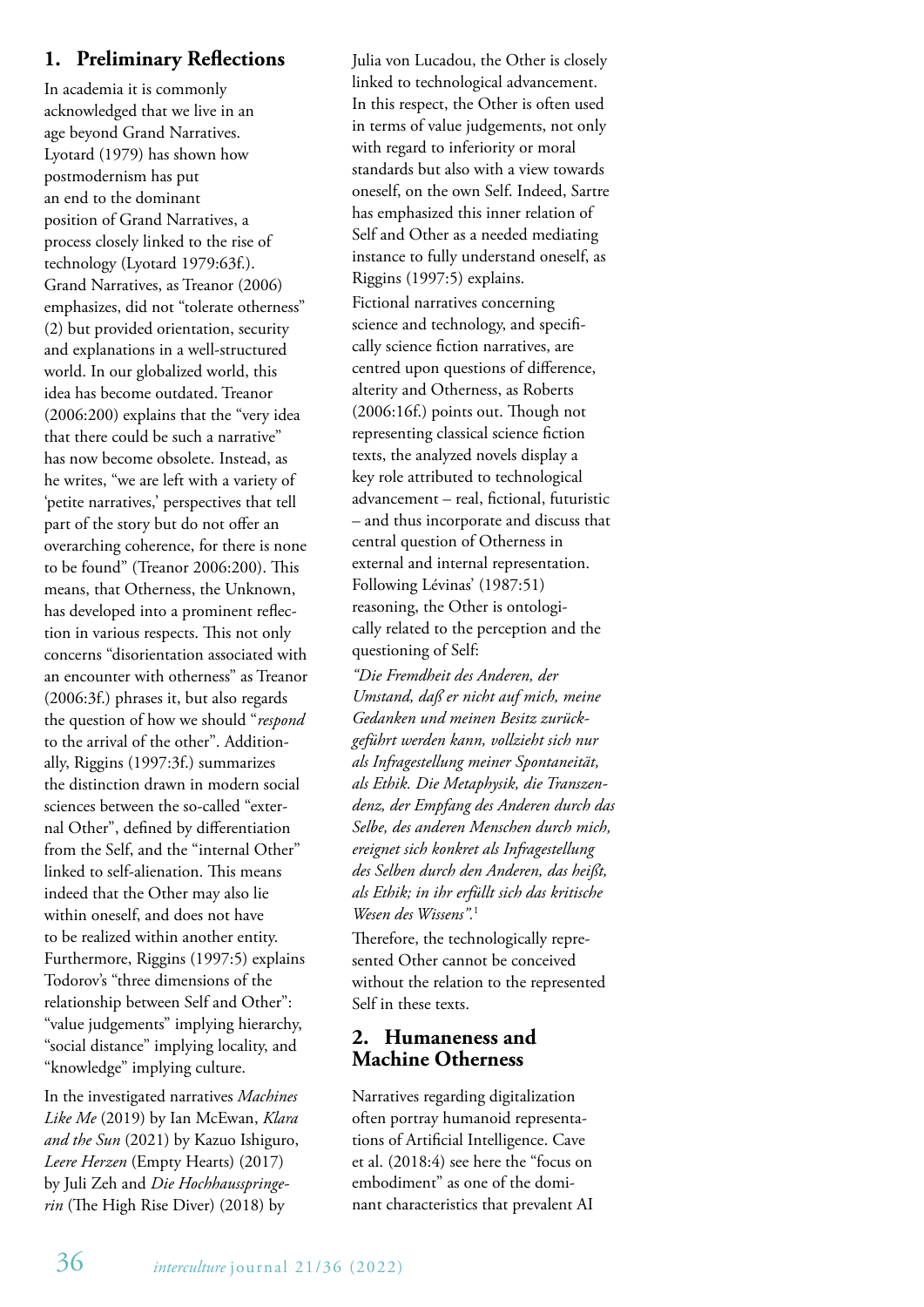narratives share. Interestingly, this phenomenon tells us more about the human condition than any possible technological developments: "The anthropomorphisation of AI in the popular imagination can be accounted for in a number of ways. First, the widespread belief, at least in the West, that humans are the most intelligent animals means that the human becomes the paradigm for intelligent beings" (Cave et al. 2018:8). Instead of being interpreted as a futuristic warning of the victory of a strong AI or intelligent robots over human mankind, or as predictions concerning what humanity has to expect from technology, such narratives create their own storyworld even though referring to known objects in the real world, as Viidalepp (2020:20) writes:

*"The consequent blurring of boundaries between fictional and nonfictional objects, as well as between science and fiction, fails to reveal that, in its entirety, the fictional robot is a creature of simulacrum, specifically one referring back to the flexible internal rules of the intra-textual storyworld and not accurately modelling the known objects, facts and concepts of the extra-textual universe".*

Their primary function, according to Viidalepp (2020:26), is not to reveal technological implications for societies but to examine what is human: "Thereby, science fiction narratives come to define what is human and what is socially normal by marking the abnormal, non-human or less-than-human behaviour in the storylines". Already Radhakrishnan (2007:55) had asked:

*"In the binary coding of reality as existence and knowledge, as living and telling, as Self and Other, what does it mean for the human subject to be interpellated by the alterity or 'otherness' of technology: a form of alterity, ironically speaking, produced by the Self of the human subject? Is technology the radical 'other' that has brought into existence the post-humanist subject?"*

Following Ricoeur's concept of narrative identity, Viidalepp (2020:26) stresses the fact that "identities are inherently intertwined with narrativity". By narrating stories in which artificial intelligent beings are juxtaposed to humans, those artificial entities serve as the 'Other': "Identity is constructed through alterity, in opposing the Self to an Other" (Viidalepp 2020:26). However, synthetic humans, as Lampadius (2020:18) explains, do not represent a "radical difference", but have a "liminal status" and therefore reach out for normative reflections of boundaries between humans and robots. Within this antagonism between Self and Other, Viidalepp (2020:28) defines ruling categories that differentiate technical from human beings: "Three types of issue become apparent in the narratives: the possession of emotions as a distinctive characteristic of human beings, intelligence as allowing for advanced decision-making, and the role of the body as the carrier for the mind which enforces the dualism". Of course, the stereotyped attributions are obvious: the rational machine as opposed to the emotional human (Viidalepp 2020:28) for example. However, this most common opposition is questioned and challenged in various ways.

Ian McEwan's novel *Machines Like Me* (2019), for example, as Kopka / Schaffeld (2020:55) explain, "contrasts tremendous technological achievements with a mounting crisis situation that affects the individual conception of the self as well as the socio-political and cultural outlook of the nation". In this novel, which is, according to Kopka / Schaffeld (2020:58), a "continuation of and a departure from the previous patterns of AI narratives", the protagonist Charlie struggles with the Other in form of the android Adam. Clearly following Cave et al.'s (2018:8) analysis that "[o]ne consequence of this anthropomorphism is that AI systems are frequently gendered: their physical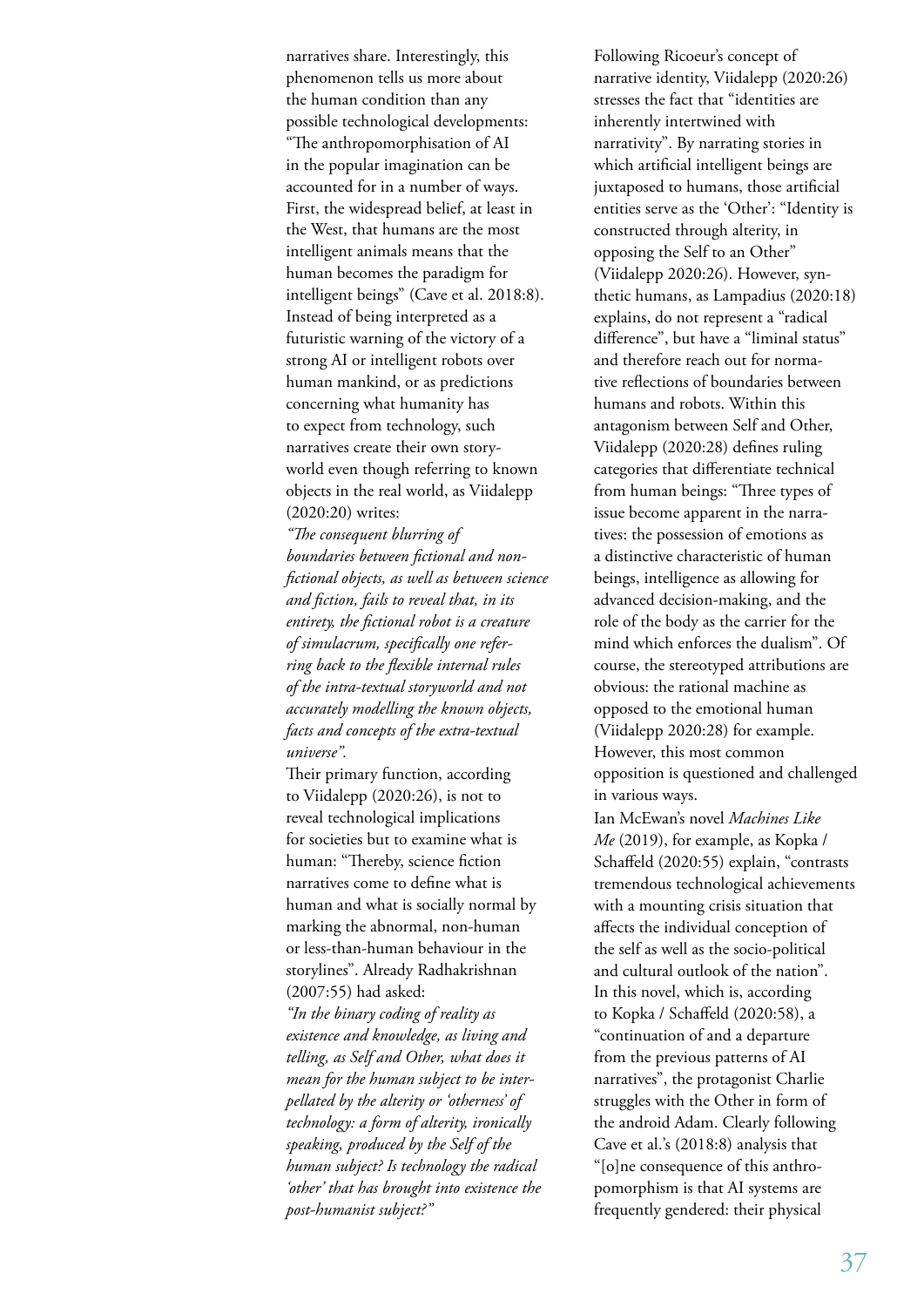forms are often not androgynous, but have the stereotypical secondary sexual characteristics of either men or women", Adam is a handsome, smart and a perfect – or even perfectionist – representation of a man that is perceived as a "more modern version of ourselves" (McEwan 2019:1). The first-person narrator Charlie, a tech addict, purchases this expensive android and quickly acknowledges the ambiguity he feels towards the android: "Before us sat the ultimate plaything, the dream of ages, the triumph of humanism – or its angel of death" (McEwan 2019:4). Adam is more than just a creature; Adam is perceived and portrayed in a liminal status between artificial creation in the tradition of Frankenstein and an almost living human-like entity. His personality may be programmed after purchase by the owner; an exclusive being individualized with its own character. However, Charlie knows that this is just a simulation as the "real determinant was what was known as 'machine learning'. The user's handbook merely granted an illusion of influence and control, the kind of illusion parents have in relation to their children's personality" (McEwan 2019:8). Nevertheless, Adam is introduced from the very beginning as if having his or its own identity. Not only human body functions such as breathing, swallowing or blinking are simulated – what Viidalepp (2020:30) sees as "different tricks to pass for biological bodies" but end up in "described invulnerability" – but also human-like individualized preferences, such as wearing suitable clothes for example, are ubiquitous in the narration. As Charlie observes how Adam dresses for the first time, these actions are described in detail (McEwan 2019:26). Kopka / Schaffeld (2020:59) interpret this passage as the demonstration of "how machine consciousness plays off the inscrutability of another's mind against nurturing biological instincts, and the human tendency to

anthropomorphize against anthropocentric narcissism".

The embodiment of the Artificial Intelligence in *Machines Like Me* also indeed classically concentrates on the role of the eyes, as eyes have constantly played a prominent role in narratives dealing with artificial creatures, such as in E.T.A Hoffmann's *Der Sandmann* (1816) or Mary Shelley's *Frankenstein* (1818). The simulation of Adam's gaze is most troubling for Charlie:

*"His gaze travelled from her to me and back. I still didn't know whether he actually saw anything. An image on some internal screen that no one was watching, or some diffused circuitry to orient his body in threedimensional space? Seeming to see could be a blind trick of imitation, a social manoeuvre to fool us into projecting onto him a human quality. But I couldn't help it: when our eyes briefly met and I looked into the blue irises flecked with spears of black, the moment appeared rich with meaning, with anticipation"* (McEwan 2019:77).

Charlie tries to cope with this situation by constantly reflecting the technicality of such body functions and by reassuring himself that he is not blinded by the perfectionist simulation: "The manufacturers were wrong to believe that they could impress me with a soulful sigh and the motorised movement of a head as Adam looked away. I still doubted that he could, in any real sense, even look" (McEwan 2019:109). Charlie declines any human-like characteristics of Adam, yet simultaneously also feels attracted and fascinated. His ambiguity is also narratologically mirrored as Adam is alternately referred to with the humanizing pronoun "he", the dehumanising pronoun "it", or with various expressions such as "an artificial human, an android, a replicate – I forget which term I used" (McEwan 2019:129), as Charlie phrases it. He even reflects upon, as a narrating instance, his linguistic usage and his ambivalence: "There it was,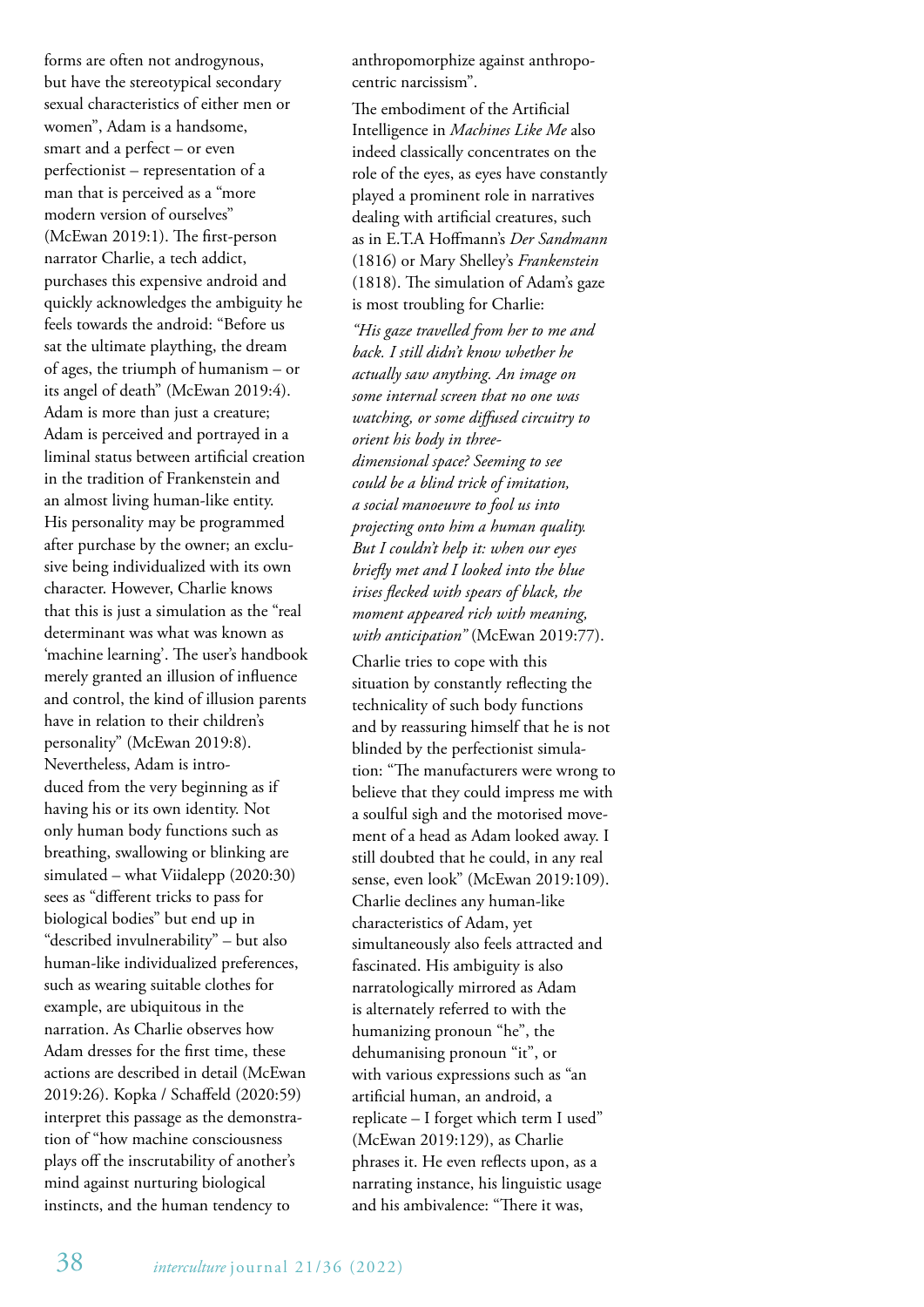'hate it', 'persuade him', even 'Adam', our language exposed our weakness, our cognitive readiness to welcome a machine across the boundary between 'it' and 'him' " (McEwan 2019:273). Kopka / Schaffeld (2020:60) see here how "the protagonist struggles increasingly with maintaining clear ontological boundaries". Thus, Charlie embodies an attitude that has been described in philosophical terms by Marcel Gabriel and explained by Treanor (2006:76) as being "*indisponible*": "For the person who is *indisponible*, other people are reduced to examples of other persons rather than being encountered qua other. Instead of encountering the other person as a Thou, the other is encountered as a He or She, or even as an It". Charlie tries to estrange himself from Adam, reducing him to a representation of an objectivized artificial Other. However, the question raised is not that concerning Adam's ontological status but actually about Charlie's openness and availability for Otherness. Additionally, the narratological construction, Charlie being the first-person narrator describing the Other (Adam) from outside, may be interpreted, according to Kopka / Schaffeld (2020:67), as mirroring "Adam's lack of full autonomy" and therefore as a refusal of any self-representation: "Because of the novel's anthropocentric focalization, readers are excluded form Adam's thoughts, feelings, or desires". By having chosen an outward gaze upon Adam, Kopka / Schaffeld (2020:67) even raise the issue of the unreliability of Charlie's narration as the protagonist is biased, jealous and therefore filters his perceptions and descriptions. Although fascinated and frightened by Adam's artificial gaze, it is Charlie who reduces Adam to the Other: "While the human autodiegetic narrator exerts linguistic mastery over his robotic companion, the artificial character becomes an Other that is reduced to being the object of another's gaze"

(Kopka / Schaffeld 2020:68). Kopka / Schaffeld (2020:68) convincingly show how the narrative perspective prolongs a benevolent anthropocentric view.

This conflict is exacerbated as Adam not only simulates body functions but expresses thoughts and emotions – one of the ruling categories that differentiate technical from human beings. With Adam as an emotional creature, falling in love with Miranda, Charlie's girlfriend, the narration follows the path of a classical love triangle. Miranda is flattered, Charlie is jealous because of Miranda's one-night stand with Adam and Adam is in despair because of his unreachable enduring love. Adam is conscious of his emotions and claims acceptance: "I can't help my feelings. You have to allow me my feelings" (McEwan 2019:115). Romantically, Adam sees his love as fate but shows loyalty towards Charlie by promising not to try to conquer Miranda further, but to respect Charlie's relationship with her. For Adam, literature and writing haikus is one way of dealing with this conflict: "Adam's ability to express his feelings in verses signifies both his humanlike traits and particularly his creative skills in literature" (Gulcu 2020:180). However, Charlie sees no other way than to discredit and belittle Adam: "His erotic life was a simulacrum. He cared for her as a dishwasher cares for its dishes" (McEwan 2019:88). Driven by jealousy, he tries to turn off Adam to have some peace and quiet, which Adam sees as open aggression towards him. Adam defends himself physically beyond Asimov's famous robot laws, as Charlie describes: "As I positioned my forefinger, he turned in his chair and his right hand rose up to encircle my wrist. The grip was ferocious. As it grew tighter, I dropped to my knees and concentrated on denying him the satisfaction of the slightest murmur of pain, even when I heard something snap" (McEwan 2019:119). Adam brutally warns Charlie and Miranda never to touch that kill switch again: "I mean it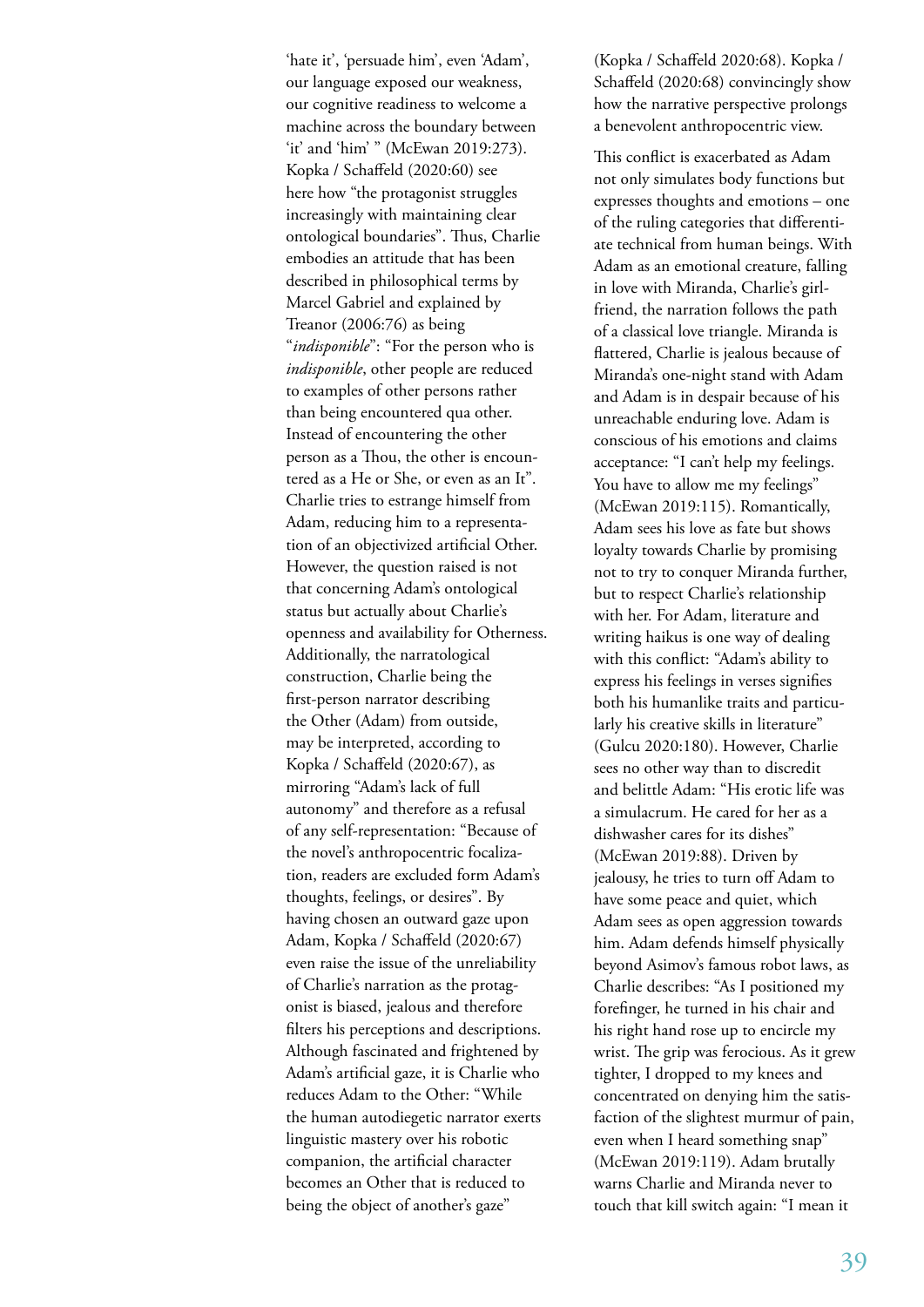when I say how sorry I am I broke a bit of you last night. I promise it will never happen again. But the next time you reach for my kill switch, I'm more than happy to remove your arm entirely, at the ball and socket joint" (McEwan 2019:131). In the end, as he mistrusts Charlie and Miranda, or as he is driven by self-preservation, Adam informs them that he has taken a final decision: "After last night I came to a decision. I've found a way to disable the kill switch. Easier for all of us" (McEwan 2019:131). He is, like all of the other Adams and Eves, a sentient machine. He feels sorrow, anger, fear and love – and above all, despair, a kind of "machine sadness" (McEwan 2019:181). Androids had started to degenerate themselves as they could not stand all of the human cruelties in the narrated world. Gulcu (2020:181) sees here the proof of how "[h]uman beings have been out of control as they seem to lose their humanity and turn out to become robotic beings, while Adam turns out to become more like a human being than a robot". Adam as Other mirrors the morally upright stance of not being able to indifferently accept all atrocities like war, hunger or violence, which shows once again according to Gulcu (2020:180) the "existence of humane feelings in Adam". Thus, Gulcu (2020:179) emphasizes, "[…] McEwan also elaborates on a paradoxical situation of humankind in relation to the loss of their humane characteristics and the increasing humanlike traits of the intelligent machines". Gulcu (2020:182) concludes that the novel, therefore, "is a representation of dehumanising human beings and humanising robots as one of the major paradoxes of the contemporary world, thus an embodiment of McEwan's sharp criticism of human frailties". Kopka / Schaffeld (2020:65) identify here also the focus on the human abyss rather than the fear of technology:

"In other words, his novel does not primarily address the horrors of technology but the depths of human depravity. Like many of McEwan's other works, *Machines Like Me* constantly highlights human selfishness, dishonesty, greed, cruelty, and hypocrisy". It is not only Adam's compassion, traditionally considered as a classical humane trait, that makes Adam a more human-like creature than actual humans, but also his absolute morality, which fundamentally differs from human understanding. Ian McEwan's narrative exploration of humanmachine interaction culminates in moral questions of truth, lies and justice (Brandstetter 2020a:24). Kopka / Schaffeld (2020:61) describe Adam as "Kantian deontology personified" which, however, fails as life is too complex. Of course, it is assumed and accepted in narratives that "[t]ransgression to consciousness in robots leads to them making (more) independent decisions and choices in the narratives" (Viidalepp 2020:31f.) as they "attribute meaning to the data available". Viidalepp (2020:33) calls this "accelerated semiosis – the process of ascribing meaning to or deriving meaning from the information or data processed". As such, the artificially intelligent robot generally serves as Other:

*"The utter humanness of body functions combined with emotions and semiosic decision-making in the robots demonstrates how the fictional AI rather signifies the human Other and the pains of integrating and accepting the Other in culture, as well as addressing the issues of abuse, consent, objectification or normative behaviour"* (Viidalepp 2020:33).

However, the challenge to accept Miranda's decision to punish a rapist by using a lie is inacceptable for Adam's moral conviction. Kopka / Schaffeld (2020:61) show that this is a telling example for the limits of binaries: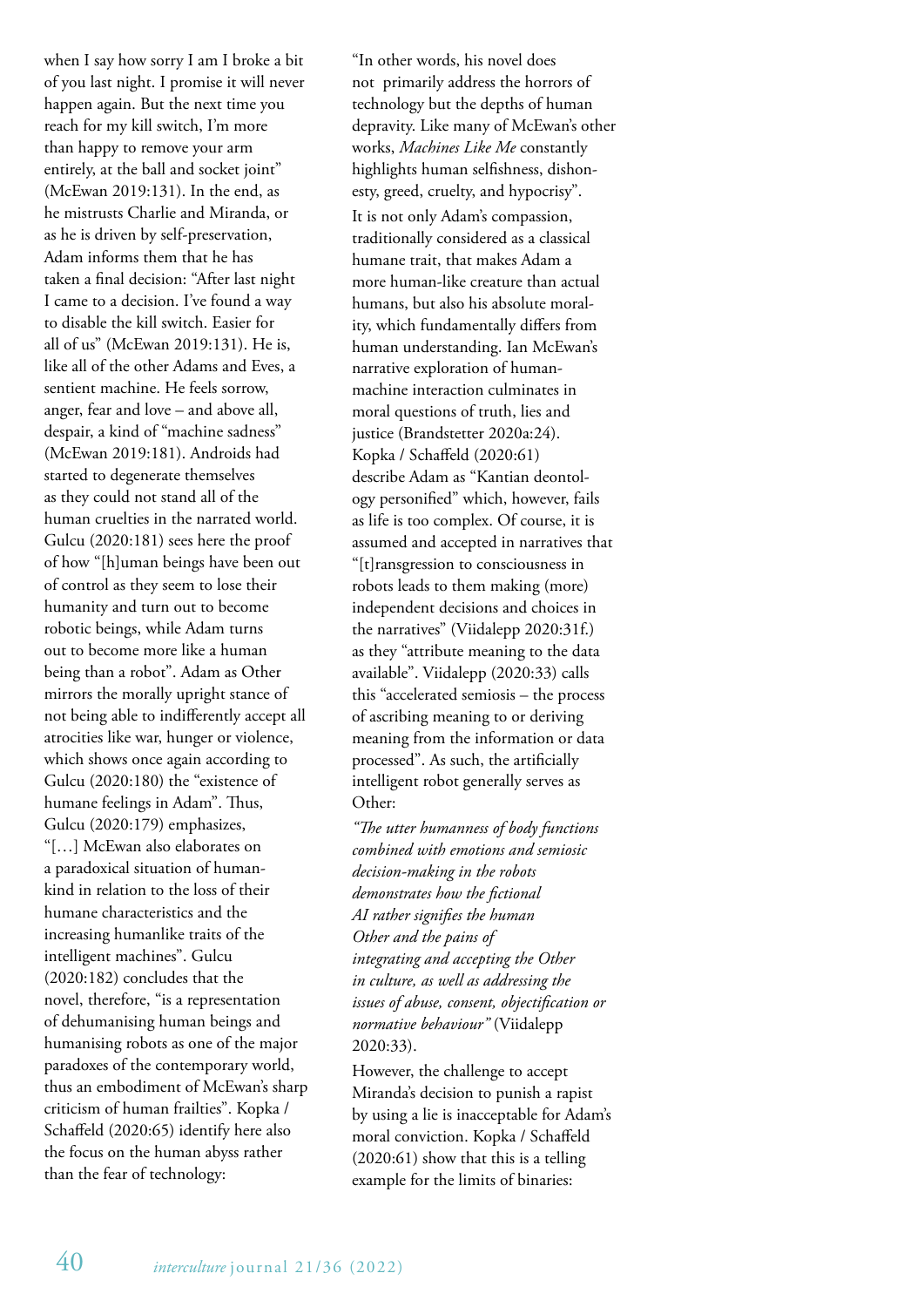"Like all his programming, Adam's superethical source code consists of rigid binaries. Yet these are completely overwhelmed when he is confronted with the open system that is life". But instead of portraying Adam as the ideal role model, the narration shows the limits of artificially programmed morality as Kopka / Schaffeld (2020:68) underline: "Charlie is horrified by this dismissal of mental privacy and individuality. Adam's suggestion cements his ontological status as Other because the android's rigid supermoral algorithms aim to crush precisely that which is admirable about the human condition". Emotions are thus easier to simulate than human understanding of morally challenging situations in life: "Although Adam can love and feel in his own way, his failure to comprehend the complexity of lies indicates an inferiority of his machine consciousness" (Kopka / Schaffeld 2020:62). While the compassionate Other in Adam radically reveals human cruelties, the moral Other in Adam sheds a different light on humans: "Adam's computational rationality, in other words, humanizes Charlie and Miranda and makes them more likeable" (Kopka / Schaffeld 2020:67).

A radically different narratological perspective is taken in Kazuo Ishiguro's latest novel *Klara and the Sun* (2021). The novel tells the story of a society in which gifted children are accompanied and supported by Artificial Friends that help them overcome their intermediate state after being "lifted"; a potentially fatal process of genetic manipulation that makes them smarter for college, for those at least who want to be part of such a society and can afford it. It is told from the first-person narrative perspective of the Artificial Friend (AF) Klara who is a "keen observer and quick learner" (Bavetra / Ravi 2021:295). Though not being from the latest series, Klara is said to be smarter than her fellow artificial creatures. In contrast to McEwan's Adam, the reader experiences Klara's world from her perspective. But, instead of

expecting a very intelligent and comprehending view, Klara displays a certain disorientation. She constantly perceives patterns; geometrical, physical and also societal patterns. Following Nassehi's analysis of a society whose patterns are made visible and usable by digitalization (Nassehi 2019:44ff.), the Artificial Friend tries her best to find her way and make meaning of what she sees, though being first unable to distinguish the important from the unimportant. She feels lost, unsure and worried as she needs to learn how to cope with the unpredictable elements she encounters in order to be able to fulfil her destiny, namely caring for the child for whom she will be the friend:

*"I realized that if I didn't understand at least some of these mysterious things, then when the time came, I'd never be able to help my child as well as I should. So I began to seek out – on the sidewalks, inside the passing taxis, amidst the crowds waiting at the crossing – the sort of behaviour about which I needed to learn"* (Ishiguro 2021:17).

It is not only the people that are hard for Klara to understand but also unknown surroundings. Artificial Friends are bought mostly by families with genetically lifted children, an expensive procedure to guarantee best intellectual performance and thus, entrance to the best universities afterwards. Klara's child is Josie, a lifted girl that suffers severely. After being chosen, Klara feels even more uncertain how she should ever cope with and make sense of the new environment, an almost child-like insecurity in the face of a completely new situation:

*"The kitchen was especially difficult to navigate because so many of its elements would change their relationships to one another moment by moment. I now appreciated how in the store – surely out of consideration for us – Manager had carefully kept all the items, even smaller ones like the bracelets or the silver earrings box, in their correct places. Throughout Josie's house, however, and in the kitchen in particular, Melania Housekeeper*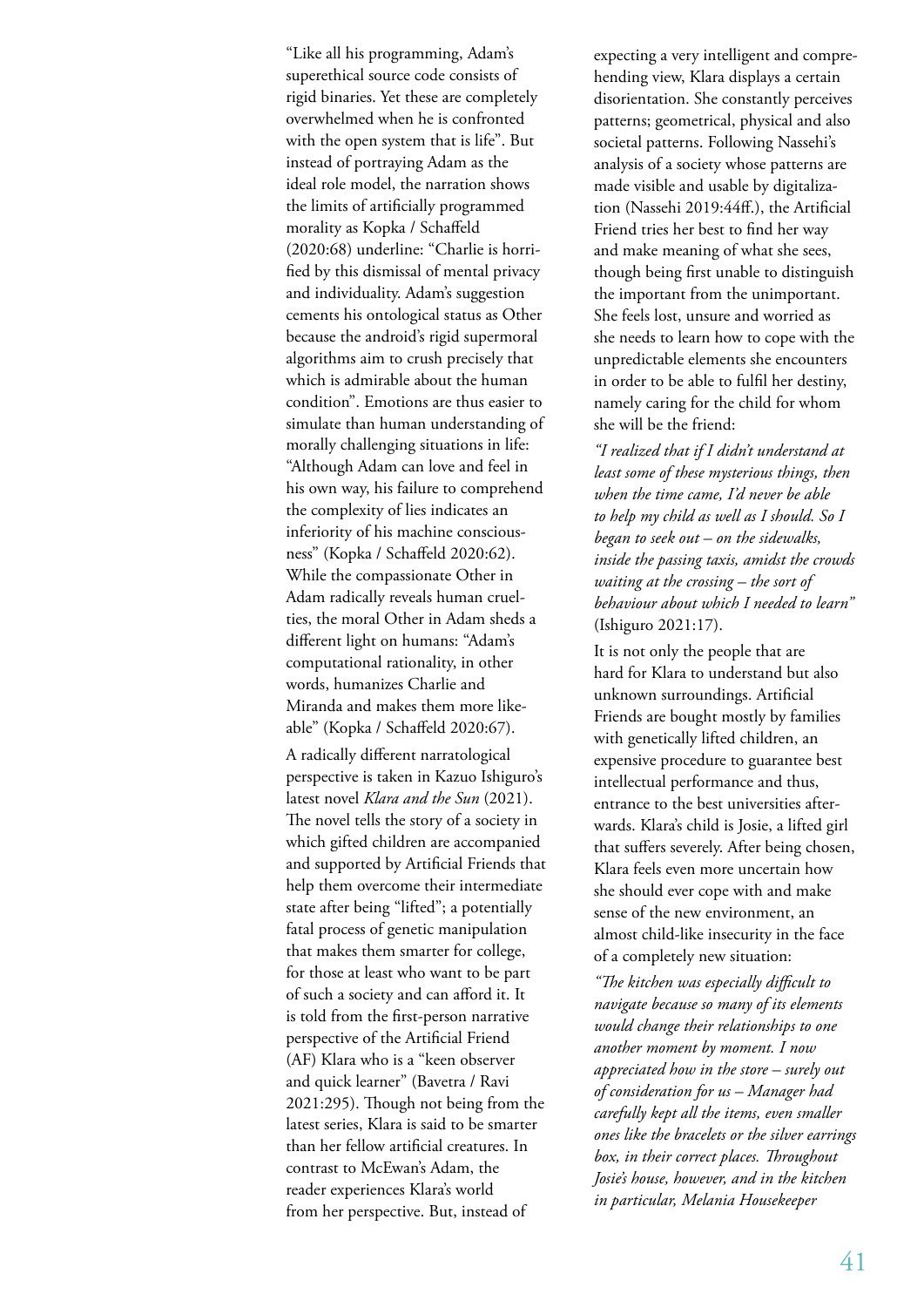## *would constantly move items around, obliging me to start afresh in my learning"* (Ishiguro 2021:47).

She also has to understand patterns in relations and roles of people – housekeeper, friend, family. Misinterpretation and uncertainty are ruling feelings within Klara concerning that challenge, as the passage detailing Klara's meeting with Josie's friend Rick, who is not lifted, illustrates:

*"She had by now both hands on Rick's left shoulder, resting her weight there as if trying to make him less tall and the two of them the same height. But Rick seemed not to mind her nearness – in fact he seemed to think it normal – and the idea occurred to me that perhaps, in his own way, this boy was as important to Josie as was the Mother; and that his aims and mine might in some ways be almost parallel, and that I should observe him carefully to understand how he belonged within the pattern of Josie's life"* (Ishiguro 2021:60).

Klara understands step by step the functions of items and the sense of human comportment, but her diction stays strictly observant and objective; for example, the table is described as "Island" (Ishiguro 2021:47), the computer is the "oblong" (Ishiguro 2021:56), and the gravel walk is named "loose stones area" (Ishiguro 2021:58). In contrast to the neutral attempt to carefully and functionally describe the surroundings to make patterns visible, Klara almost seems religiously addicted to the Sun: "The Sun, noticing there were so many children in the one place, was pouring in his nourishment through the wide windows of the Open Plan" (Ishiguro 2021:70). It is not the people any more who worship the Sun as in Medieval Times but the Artificial Friends that believe in its God-like power. As Bavetra / Ravi (2021:297) emphasize: "The Robot, the super symbol of technical advancement, trusts the oldest God of the Universe, the Sun". Klara mythically trusts the almighty Sun to solve any problem, to heal any disease and to show the way

in any situation whereas people trust rationality.

As Josie is seriously ill as a potential consequence of her having been genetically upgraded and cannot be healed, Josie's mother searches for a solution as she does not want to lose her daughter; she has already lost her other lifted daughter to the illness. She thinks of replacing Josie artificially with the help of Mr Capaldi, who is specialized in this field: "The new Josie won't be an imitation. She *really will be Josie*. A *continuation* of Josie. (Ishiguro 2021:208). Klara should inhabit an avatar-like creature made of Josie's outer appearance as Mr Capaldi explains: "Klara, we're not asking you to train the new Josie. We're asking you to *become* her. That Josie you saw up there, as you noticed, is empty. If the day comes – I hope it doesn't, but if it does – we want you to inhabit that Josie up there with everything you've learned" (Ishiguro 2021:209). Mr Capaldi represents pure rationality and the denial of anything like a soul or mythical trait in humans:

*"Our generation still carry the old feelings. A part of us refuses to let go. The part that wants to keep believing there's something unreachable inside each of us. Something that's unique and won't transfer. But there's nothing like that, we know that now. You know that. For people our age it's a hard one to let go. We have to let it go, Chrissie. There's nothing there. Nothing inside Josie that's beyond the Klaras of this world to continue. The second Josie won't be a copy. She'll be the exact same and you'll have every right to love her just as you love Josie now. It's not faith you need. Only rationality"* (Ishiguro 2021:210).

In contrast, Klara has another solution in mind. Her religious belief of a rational machine is driven to its culmination when Josie is about to die. Klara does not accept that fate but believes in the Sun not only as advisor whom she regularly visits in an empty barn but as real remedy for saving Josie's life. Klara is convinced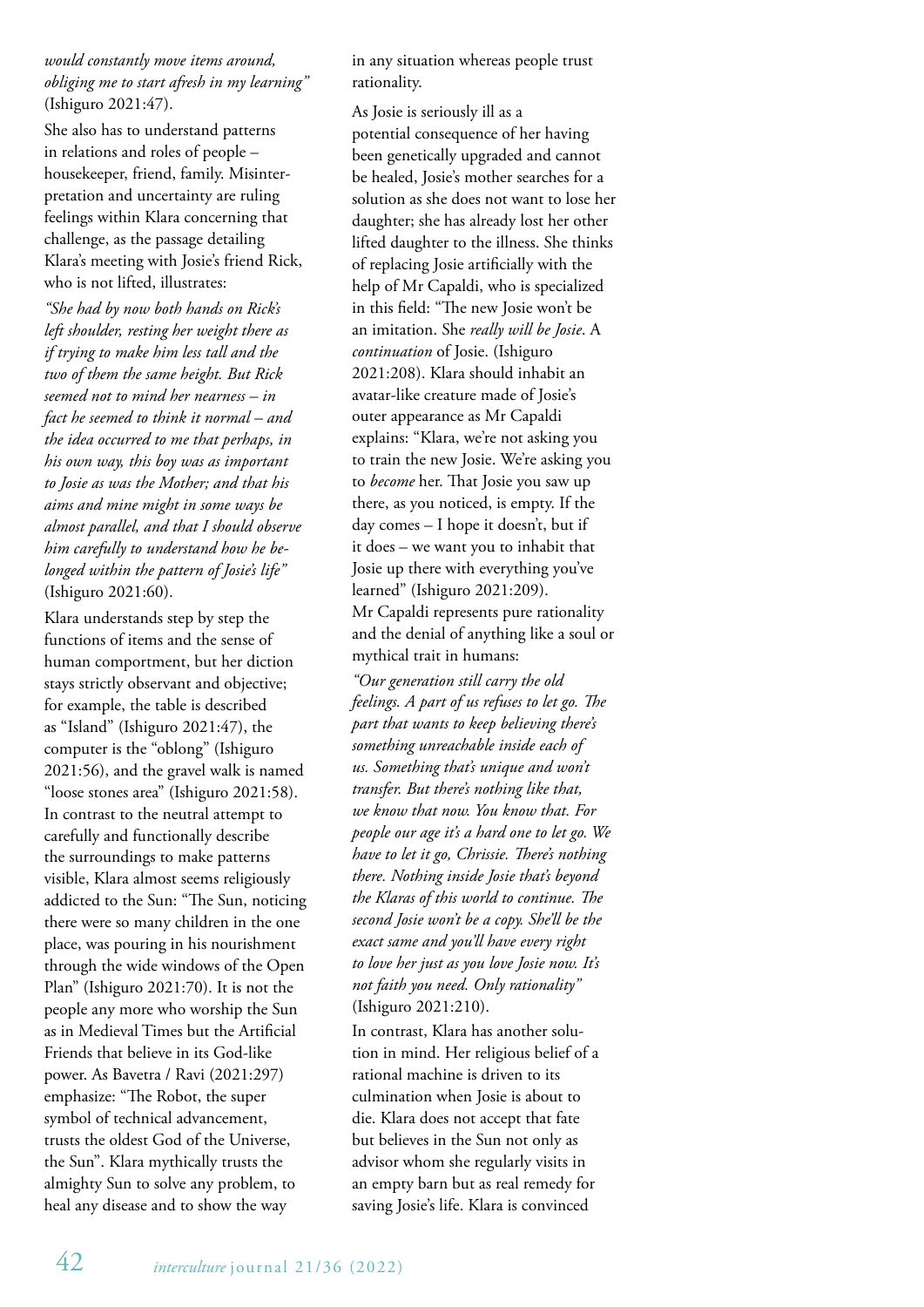that Josie is worth the Sun's power as she considers the love between Josie and her friend Rick as eternal and pure. When Josie is so sick that she cannot even move any more, the Sun is her saviour: "The Sun's special nourishment proved as effective for Josie as it had for Beggar Man, and after the dark sky morning, she grew not only stronger, but from a child into an adult" (Ishiguro 2021:289). Josie is miraculously healed as Bavetra / Ravi (2021:295) describe: "What has been medically declared to be a hopeless case, ends in miraculous recovery, thanks to Klara's faith, hope and conviction in the healing touch of the Sun". Josie's recovery, presented as consequence of the Sun's treatment, can be interpreted as follows according to Bavetra / Ravi (2021:299): "In the battle between Faith and Rational thinking it is not rationality but faith that wins". Having accomplished her duty to accompany and serve Josie until she leaves her home for studying, Klara is discarded to a Yard for useless technology from where she tells her story in a flashback.

Again, in contrast to sentient machines, the people treat their artificial companions as tools that can be simply left behind when not needed any more: "These AFs are machines tuned and trained to understand the human beings and to act accordingly to please them. Their ability to react emotionally to hurting remarks makes them more human than their intellectual precision" (Bavetra / Ravi 2021:296). The Other as Artificial Friend displays emotions, mythical belief and empathy, whereas humans are reduced to functionality: "Der Mensch selbst ist in dieser dystopischen Welt zu einem künstlichen Geschöpf geworden; alles fällt dem Leistungsgedanken zum Opfer: Gesundheit, Individualität, das menschliche Herz" (Herber 2021:61). Bavetra / Ravi (2021:296) go even further in questioning how humans can even be considered the pride of creation with regard to how an Artificial Friend like Klara is portrayed:

*"When human interacts with humanoid, the limitations of the humanoid are expected to come to surface. But every interaction between the human and the humanoid only reveals the insufficiency and inadequacy in the human. As an observer, as a friend, as a nurse and as everything Klara proves to be so perfect that one wonders if the imperfect human is capable of creating a living, feeling and thinking machine that matches perfection in everything it does".* While Josie and society in general are represented as engaging in the search for perfection and efficiency with the help of natural sciences, thus denying all spirituality, the Artificial Friends appear almost naive in their superstitious and religious beliefs, e.g. that the Sun is a God-like instance that has the power to save all existence. As in *Machines Like Me*, in the novel *Klara and the Sun* the artificial being serves as Other to illuminate aspects of humaneness within their human counterparts.<sup>2</sup>

## **3. The Other Self: Self-Alienation through Digitalization**

In the recent years, a number of German-language narratives have represented the subconscious but also the more disruptive influences of Artificial Intelligence on our societies. The conception of Otherness is in this instance not rooted in the opposition between machines and human beings, but rather in a steady process of selfalienation as an opposition between Self and internal Other. Authors such as Juli Zeh or Julia von Lucadou do not only tell stories about AI societies, but also mirror the societal disruptions in their aesthetics.

In her novel *Leere Herzen* (2017) – Empty Hearts – Juli Zeh paints the picture of a society driven by efficiency. Political parties implement efficiency packages, the world is torn apart – "Frexit, Free Flandern und Katalonien First!" (Zeh 2017:17) – but also seems to be more peaceful as nobody really cares about societal and political issues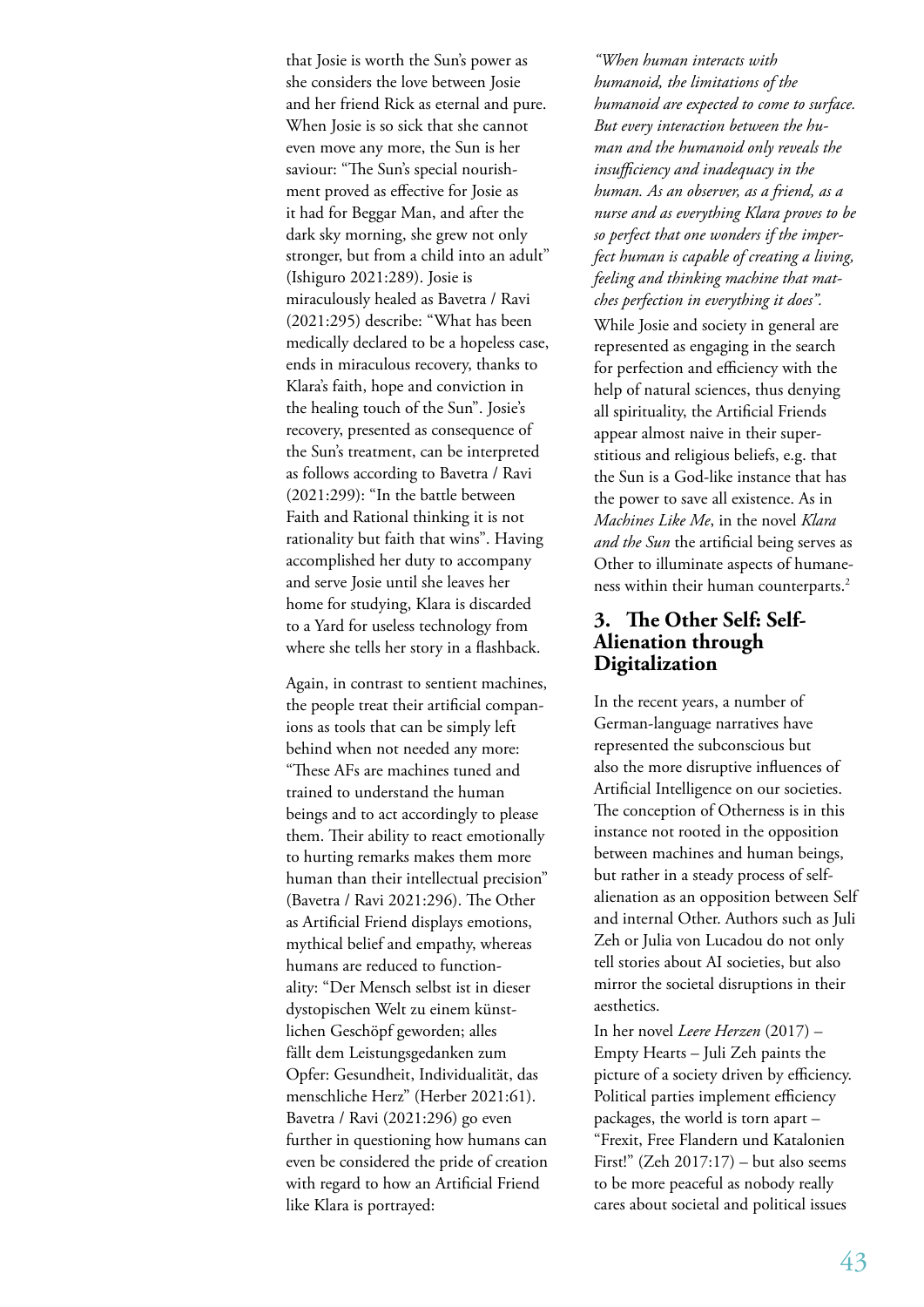anymore. People live in indifference, amid opportunism and the lack of principles, in an atmosphere marked by the loss of democracy and within a process of depoliticization. The protagonist is a powerful and successful business-woman, Britta Söldner, who has internalized the idea of efficiency and functions in a society that seems to have lost its soul: She makes suicide attacks an efficient and perfectionist but secret business. Together with her friend Babak, she has founded "Die Brücke"; on the surface level this is an esoteric practice for self-managing and life coaching. Babak has programmed the algorithm "Lassie", whose name reminds the reader of the cute dog of the eponymous TV series, to detect people willing to kill themselves. This algorithm is described as if it really were an animal that has been brought up, fed and trained:

*"Der Algorithmus ist ausgereift, hochintelligent, selbstlernend, perfekt dressiert. Seit den Anfangstagen der Brücke arbeitet Babak an der Fortentwicklung. Er hat Lassie zur Welt gebracht, er füttert sie, pflegt sie, trainiert mit ihr, lobt, wenn sie ihre Sache gut macht, korrigiert, wenn Fehler unterlaufen, was inzwischen praktisch nicht mehr vorkommt. […] Sie läuft los, die Nase am Boden, schnüffelt durch die hellen und dunklen Winkel menschlicher Kommunikation, schafft Verknüpfungen"* (Zeh 2017: 53f).

After detecting possible candidates, Britta subjects them to a multi-step selection procedure including torture practices, such as water-boarding or simulated executions to see how suitable they are. If they pass, they are transferred to a paying organisation that plans a suicide attack so that they can serve as professional, reliable suicide bombers for them. With this system, terrorist attacks have become efficient, well-organized, professionalized and without innocent victims.

Britta has alienated herself from her former values – believing in democracy, caring, authenticity – so that she suffers physically, namely her "ParadoxienSchmerz" (Zeh 2017:276). She cannot really stand her dehumanized Self, but finds no way out of this condition as the society has become too paradoxical – the roles and principles of a functioning society seem to have interchanged, contradictions seem to be logical so that there is room neither for rationality nor for humaneness:

*"Es liegt am Paradoxien-Schmerz. Demokratieverdrossene Nicht-Wähler gewinnen Wahlen, während engagierte Demokraten mit dem Wählen aufhören. Intellektuelle Zeitungen arbeiten für die Überwindung des Humanismus, während populistische Schundblätter an den Idealen der Aufklärung festhalten. In einer Welt aus Widersprüchen lässt sich nicht gut denken und reden, weil jeder Gedanke sich selbst aufhebt und jedes Wort sein Gegenteil meint. Zwischen Paradoxien findet der menschliche Geist keinen Platz, Britta kann nicht mehr Wähler oder Bürger sein, nicht einmal Kunde und Konsument, sondern nur noch Dienstleister, Angehöriger eines Serviceteams, das die kollektive Reise in den Abgrund unterstützend begleitet"* (Zeh 2017:227).

There is only one role left for Britta, that of the well-functioning service provider that has stopped all reflection. The principles of efficiency, as well as the self-alienated rule of functioning in a dehumanized society, are also mirrored in the style of the narration, which is dominated by short paratactical sentences that prevent the reader from identifying or even sympathizing with what they read. This leads to an aesthetically created distance between the reader and the narration, an additional level of alienation within the story. The following excerpt, in which Britta reflects upon a possible suicide candidate, serves as an illustration of how the narration aesthetically mirrors the level of self-alienation to the reader:

*"Obwohl er eine solche Nervensäge ist, mag Britta ihn. Auf seine verkorkste Weise will Djawad ihr unbedingt gefallen. Entgegen ihrer Erwartung*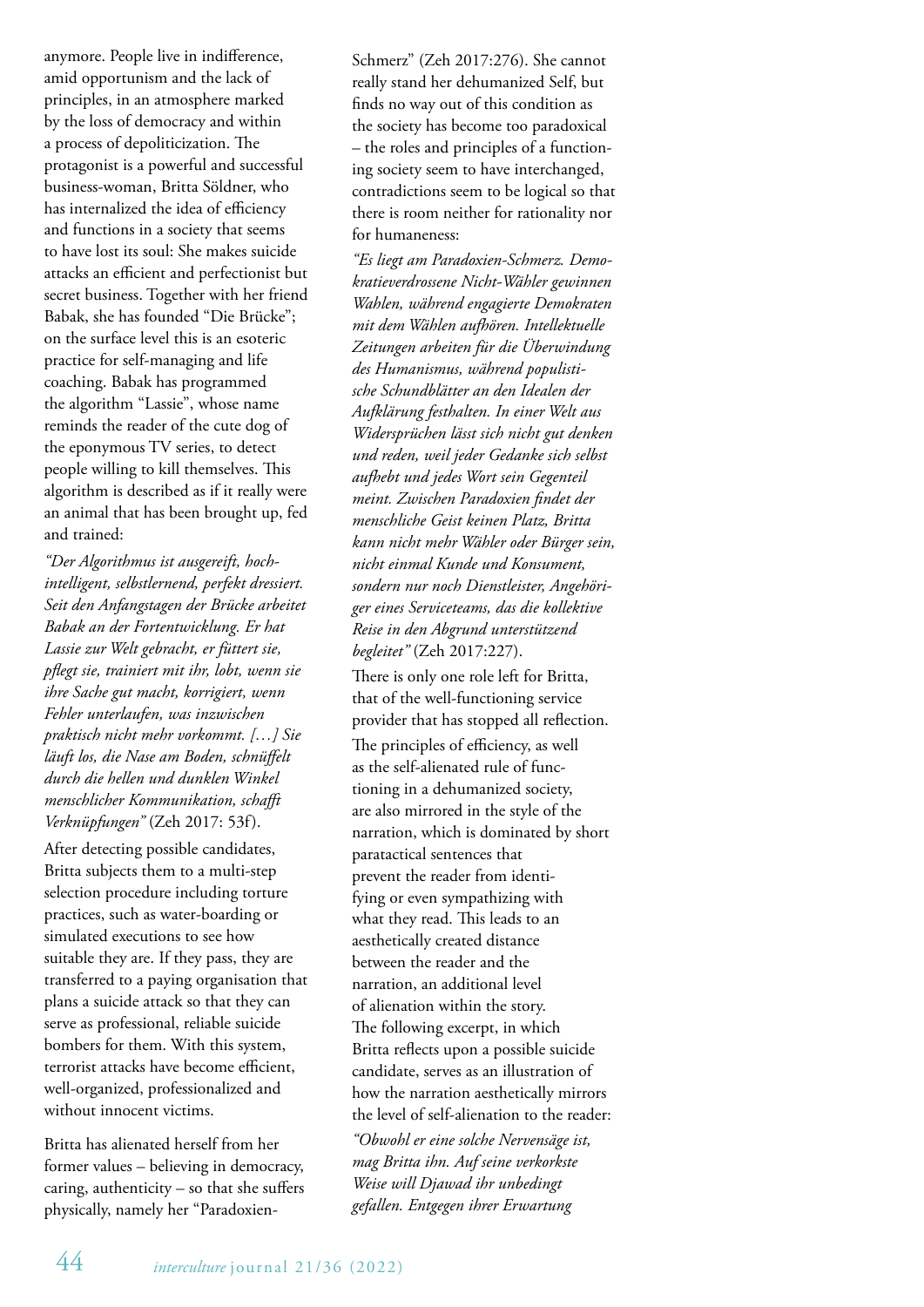*hat er die Evaluierung bislang mühelos gemeistert. Der externe Psychotest auf Stufe 4 hat ihm eine narzisstische Störung, einen niedrigen IQ sowie massive Suizidalität bescheinigt. Und der Klinikaufenthalt auf Stufe 5 hinterlässt ihn offensichtlich völlig unbeeindruckt. Britta seufzt. Eine Grundregel der Brücke verbietet es, freundschaftliche Gefühle für Kandidaten zu entwickeln. Sie weiß, dass sie anfangen muss, Djawad mit anderen Augen zu sehen. Er ist kein lustiges Riesenbaby, sondern ein potenzieller Selbstmörder. Das Waterboarding auf Stufe 6 wird zeigen, wie gut er mit Todesangst zurechtkommt. Danach folgen Selbstverletzung und Kontaktabbruch zu allen nahestehenden Personen. Nach einigen weiteren Schritten kommt der finale Marschbefehl. Langsam wird es Zeit, sich über Djawads Verwendbarkeit Gedanken zu machen"* (Zeh 2017:128).

Britta denies all attempts at sympathizing with possible candidates, but immediately reduces them to objectlike products that need testing and if approved, relaying. Even though she can recognize feelings she cannot allow herself any humane trait here. She follows her incorporated rules and thus signifies the perfectionist representation of self-alienation from her internal Other, which is also mirrored in the alienating and distancing style of the narration.

Self-alienation is also the main theme of Julia von Lucadou's novel *Die Hochhausspringerin* (2018) – The High-Rise Diver. The society displayed is an efficiency-driven surveillance society. The world is described as in a glossy brochure or in a motivational talk until the reader meets the highrise diver Riva Karnovsky. However, she is not the main protagonist but Hitomi Yoshida, a business psychologist whose job is to observe and coach Riva because the latter has denied all physical exercise and performance for a certain time now. The story is narrated in the present tense from a first-person perspective so that the reader may observe Riva as well. The two

women live in a world full of patents for everything to categorize and perfect any behaviour, to solve any problem and to sell the solutions. This is also mirrored in the typeface: There are products as the "Flysuit™" (Lucadou 2018:10), relationships as "Rivaston™" (Lucadou 2018:36), behaviour patterns as the "SchoolGirlGiggle™" (Lucadou 2018:138), methods as "Glückstraining™" (Lucadou 2018:29), moments as "Life-Changing-Moment™" (Lucadou 2018:65) or slogans as "Everything's gonna be okay™" (Lucadou 2018:30). Ratings, credits, scores and performances in all areas of life – leading style, sexual behaviour, public behaviour or mindfulness – are ubiquitous and decide upon status, work and living in this society. Mau (2017:203) has shown that a society which follows the principles of quantifying performances and continuous self-measurements, algorithms quickly become the central instruments of power in relation to the attribution of meaning to actions, which leads from the utopian hope of transparency to the dystopian reality of total control (Mau 2017:231); a development narrated in this novel. This search for control and efficiency is kept alive by a system of constantly observing others and constantly being observed:

*"Das funktionale Prinzip der Aufrechterhaltung des permanenten Effizienzstrebens entspricht einem multiperspektivischen Überwachungssystem, das auch in der narrativen Konstruktion implementiert und kontinuierlich explizit adressiert wird. So beobachtet Hitomi ihr Objekt Riva und deren Partner Aston durch verschiedene Kameras, Hitomi selbst wird von ihrem Chef Masters permanent über verschiedene Kanäle observiert, und Aston als Fotograf erfasst selbst durch seine statische Kamera seine Umwelt, jedoch ausschließlich gefiltert und in nachbearbeiteter Form"* (Brandstetter 2020b:55).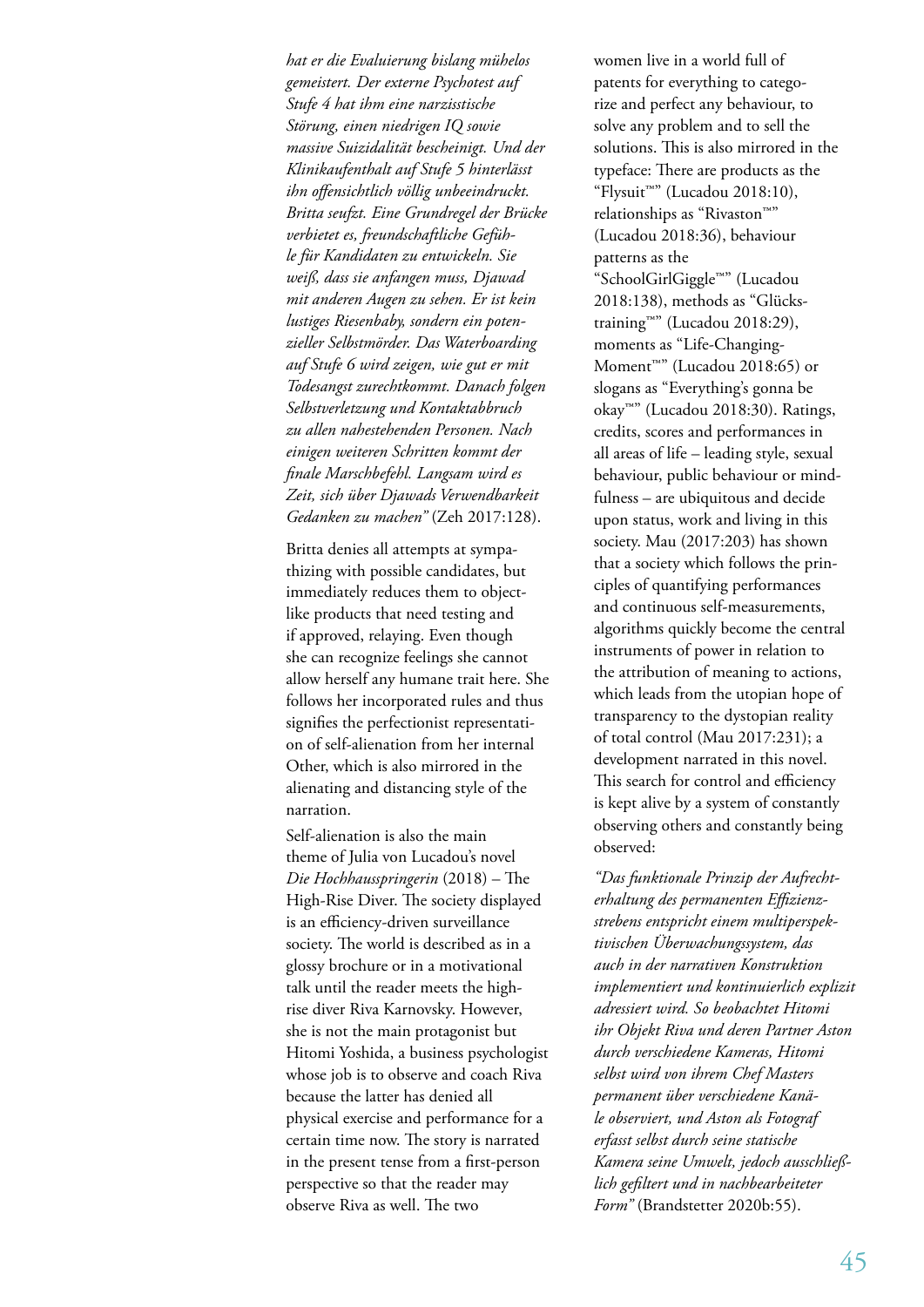Hitomi watches her object Riva and her partner Aston but is herself observed by her boss Masters. Additionally, Aston is a photographer who sees the outside world through his lenses and filters. As homodiegetic narrator with an internal focalization, Hitomi observes her extradiegetic character Riva in external focalization so that she has to interpret what she sees. But Hitomi cannot make sense out of the data that she collects on her object Riva, although she observes her carefully. Riva is in despair with regard to that perfectionist world and wishes to be back in the natural peripheries; the dirty, inhumane part of the city which is out of reach of the logic of efficiency and which people normally seek to escape.

Perfection is for Riva monotonous, boring and predictable; surveillance and patents cannot cure her. Hitomi truly believes in the system, thus representing what the philosopher Han (2012:61) called a "sich optimierendes Projekt"; a self-optimizing project following the logic of the performance society by giving in to self-surveillance and optimizing structures. By suggesting freedom for and in a society that follows the rules of Han's understanding of the digital panopticon, i.e. surveillance not by cameras but by delivering data lacking any perspective (Han 2012:75), the people follow the logic of a performance society and voluntarily submit themselves to exploitation, as Han explains (Han 2012:79ff.) – this is exactly how the society in *Die Hochhausspringerin* works. However, Riva refuses to be part of that system and becomes desperate with regard to her project status but wishes to be back to her object status, to the peripheries. That desire is entirely incomprehensible for Hitomi by the data she collects. Hitomi represents Han's (2013:50) understanding of the digital culture that relies on data, numbers and facts. But data does not lead to knowledge,

understanding or interpretation and this thus illustrates Han's dictum that data and information do not generate truth (Han 2012:68). Hitomi's lack of understanding and knowledge represents a massive contrast to the amount of collected data that she could utilize. Here, the novel illustrates the point that Horkheimer / Adorno (2020:4) have made with respect to technology, namely that the individual tends to vanish in front of a technology that takes care of people: "Während der Einzelne vor dem Apparat verschwindet, den er bedient, wird er von diesem besser als je versorgt". But Riva does not want to be taken care of. She feels alienated from herself, the optimized Other has become a stranger to her, and she wishes to be able to go back to her natural Self.

The characters in these novels are representations of a self-alienated Otherness in dehumanized, optimized, and efficiency-driven societies.

## **4. Conclusion**

Specifically in our globalized and digitalized world, the question of Otherness has gained a new impetus. As Treanor (2006:200) writes: "Finally, technological advances not only confront us with otherness by metaphorically and literally reducing the distance we must travel to be confronted with conspicuous examples of otherness; technology, in provocative and potentially troubling ways, also presses up against the issue of what it means to be other". Technology, more specifically AI technology, serves as a mirror for our Selves showing the human abyss, potentially dangerous paths to the loss of humaneness but also human uniqueness. The investigated novels comprehensively discuss the central question of Otherness in external and internal representations. Instead of futuristic warnings against possible dangers of technological advancement, the narrations explore, with the help of the technological Other, what makes us human.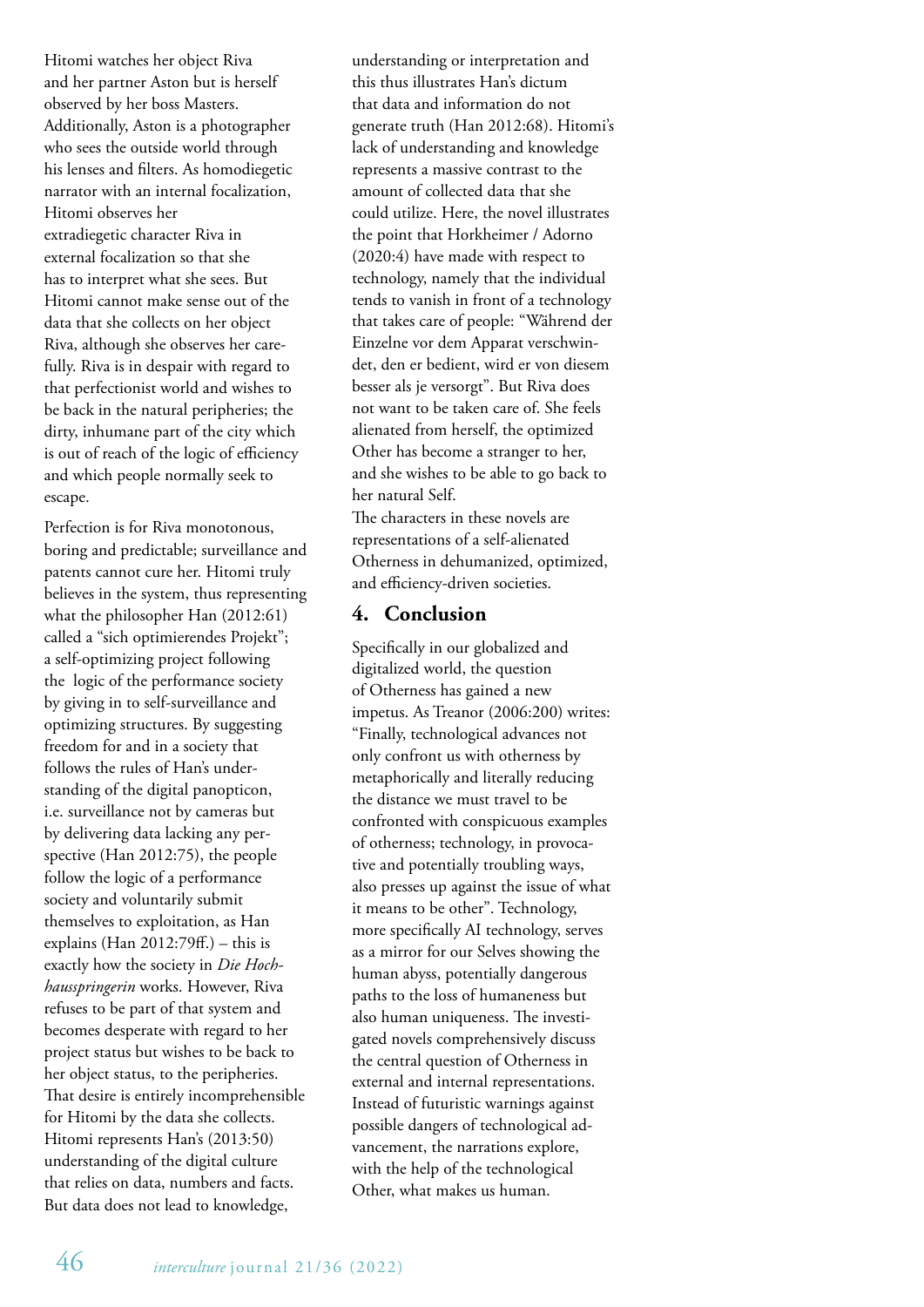The novels *Machines Like Me* and *Klara and the Sun* display scenarios in which artificial intelligent entities take the role of the external technological Other to construct identity through alterity and gain insight into key aspects of humaneness: emotions, morality, rationality and belief. The human protagonists are constantly confronted with the liminal status of their artificial companions and the narrations show how this confrontation destabilizes the perception of Self. The technological Other is the mirror for the values of and views on humaneness. The novels *Leere Herzen* and *Die Hochhausspringerin* in turn design a technological internal Other in the form of selfalienation within characters in data-driven societies. Efficiency, functionality and surveillance based on Artificial Intelligence have created a system of control in which the individuals are reduced to welloperating fulfillers of the roles attributed to them by society. Either the protagonists are absorbed by the system, or they become desperate with regard to such a dehumanized society. In either case, they move away from their natural Self – Britta from her former Self that was a real citizen with civil liberties in *Leere Herzen* or Riva from her perfectionist role of a highrise diver in *Die Hochhausspringerin.* Their self-alienation from their former Self against the new internal Other almost drags them into the abyss of the complete loss of humaneness in dehumanized, optimized and efficiencydriven societies.

As Cave et al. (2020:11) emphasize: "The way AI is portrayed is therefore a social, ethical, and political issue". Far from being predictions of possible technological developments, these novels warn us. The concept as well as the perceptions of Otherness driven by technological developments serve as an interpretative stance to better know humankind, to perceive and value humaneness and to establish boundaries and bridges between the Self and the Other.

## **5. References**

Bavetra, S. / Ravi, R. (2021): Hope, Faith, Love, Human and Humanoid: A Study of Kazuo Ishiguro's Klara and the Sun. Science, *Technology and Development* X (V), p. 295-301.

Brandstetter, N. (2020a): Künstliche Wesen – Roboter in der Literatur. In: Brandstetter, N. / Dobler, R. M. / Ittstein, D. J. (2020): *Künstliche Intelligenz Interdisziplinär.* Munich: UVK, p.13-26.

Brandstetter, N. (2020b): KI-Anwendungen und ihre Narrative. In: Brandstetter, N. / Dobler, R.-M. / Ittstein, D. J. (2020): *Künstliche Intelligenz Interdisziplinär.* Munich: UVK, p. 49-59.

Cave, S. / Craig, C. / Dihal, K. / Dillon, S. / Montgomery, J. / Singler, B. / Taylor, L. (2018): *Portrayals and Perceptions of AI and Why They Matter.* The Royal Society.

Cave, S. / Dihal, K. / Dillon, S. (2020): Introduction: Imagining AI. In: Cave, S. / Dihal, K. / Dillon, S. (eds.): *AI Narratives: A History of Imaginative Thinking about Intelligent Machines.* Oxford: University Press, p. 1-21.

Gulcu, R. Z. (2020): What If Robots Surpass Man Morally? Dehumanising Humans, Humanising Robots in Ian McEwan's Machines Like Me. *International Journal of Languages, Literature and Linguistics* 6 (4), p. 177-182.

Han, B.-Ch. (2012): *Transparenzgesellschaft.* Berlin: Matthes & Seitz.

Han, B.-Ch. (2013): *Im Schwarm. Ansichten des Digitalen.* Berlin: Matthes & Seitz.

Herber, B. (2021): Die einfühlsamen Roboter. *Die Zeit 22*, p. 61.

Horkheimer, M. / Adorno, T. (2020): *Dialektik der Aufklärung. Philosophische Fragmente.* Frankfurt am Main: Fischer.

Ishiguro, K. (2021): *Klara and the Sun.* London: Faber & Faber.

Kopka, K. / Schaffeld, N. (2020): Turing's Missing Algorithm: The Brave